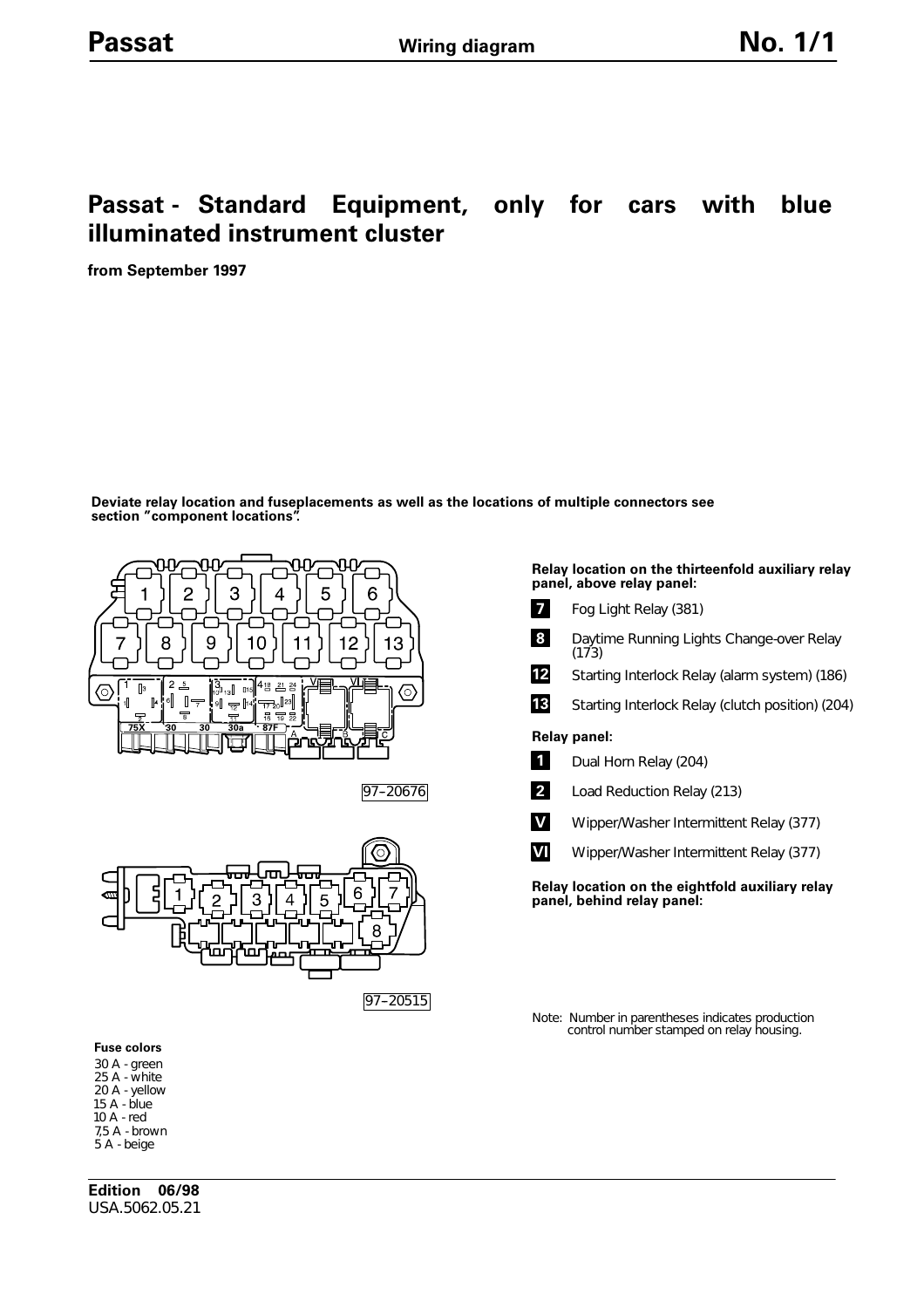

### **Starting interlock, battery**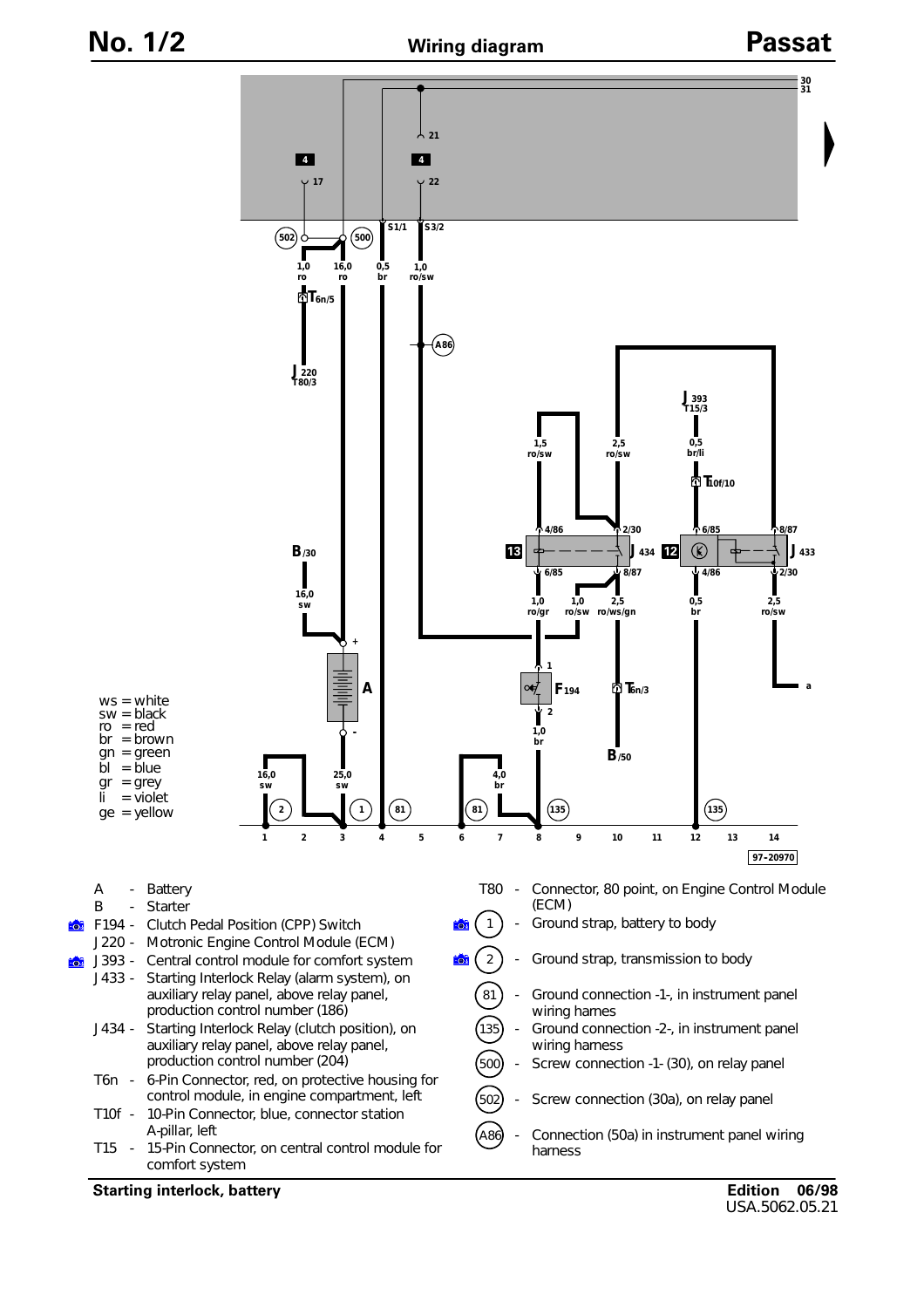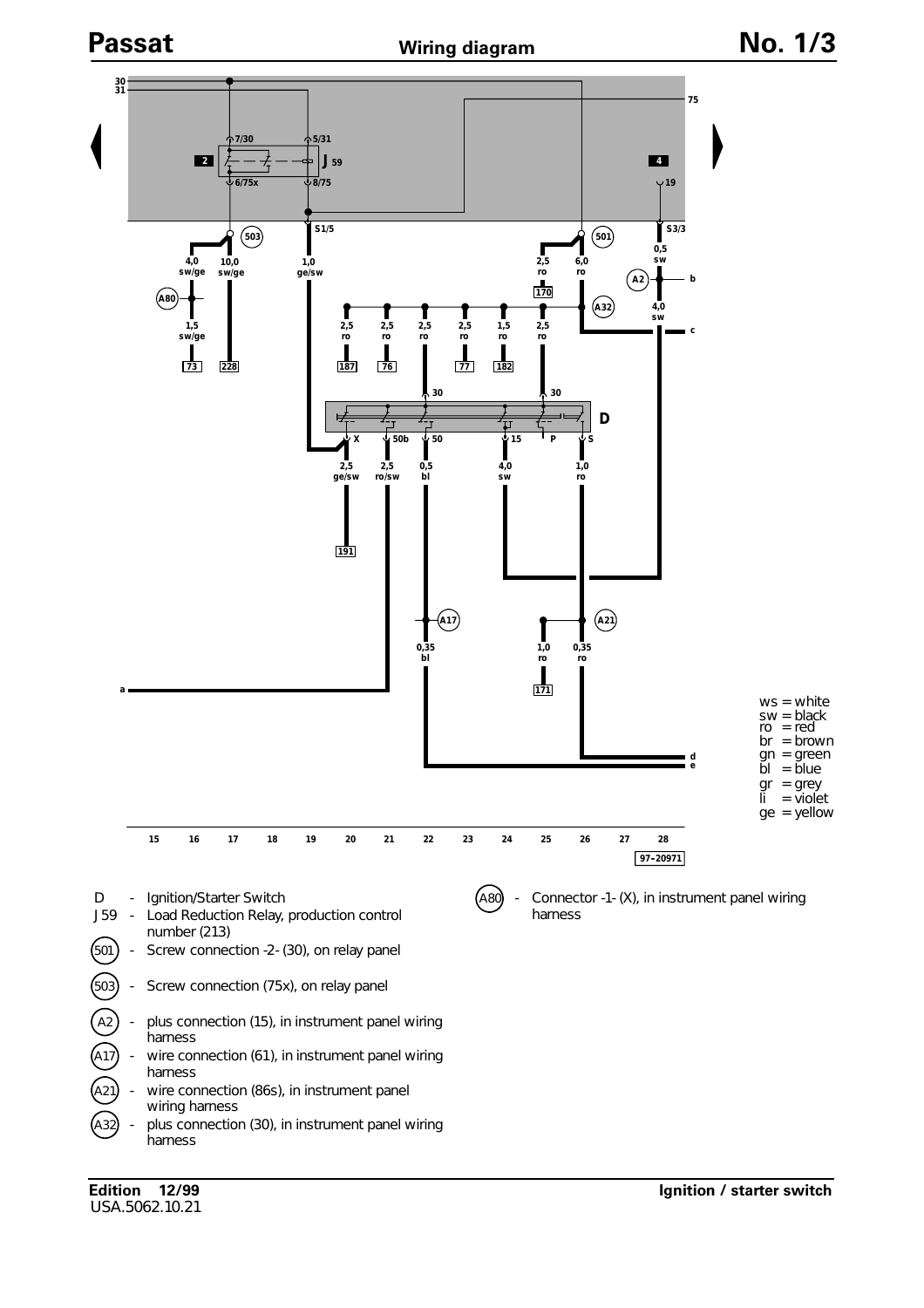

**Instrument cluster, Data Link Connector (DLC), generator warning light**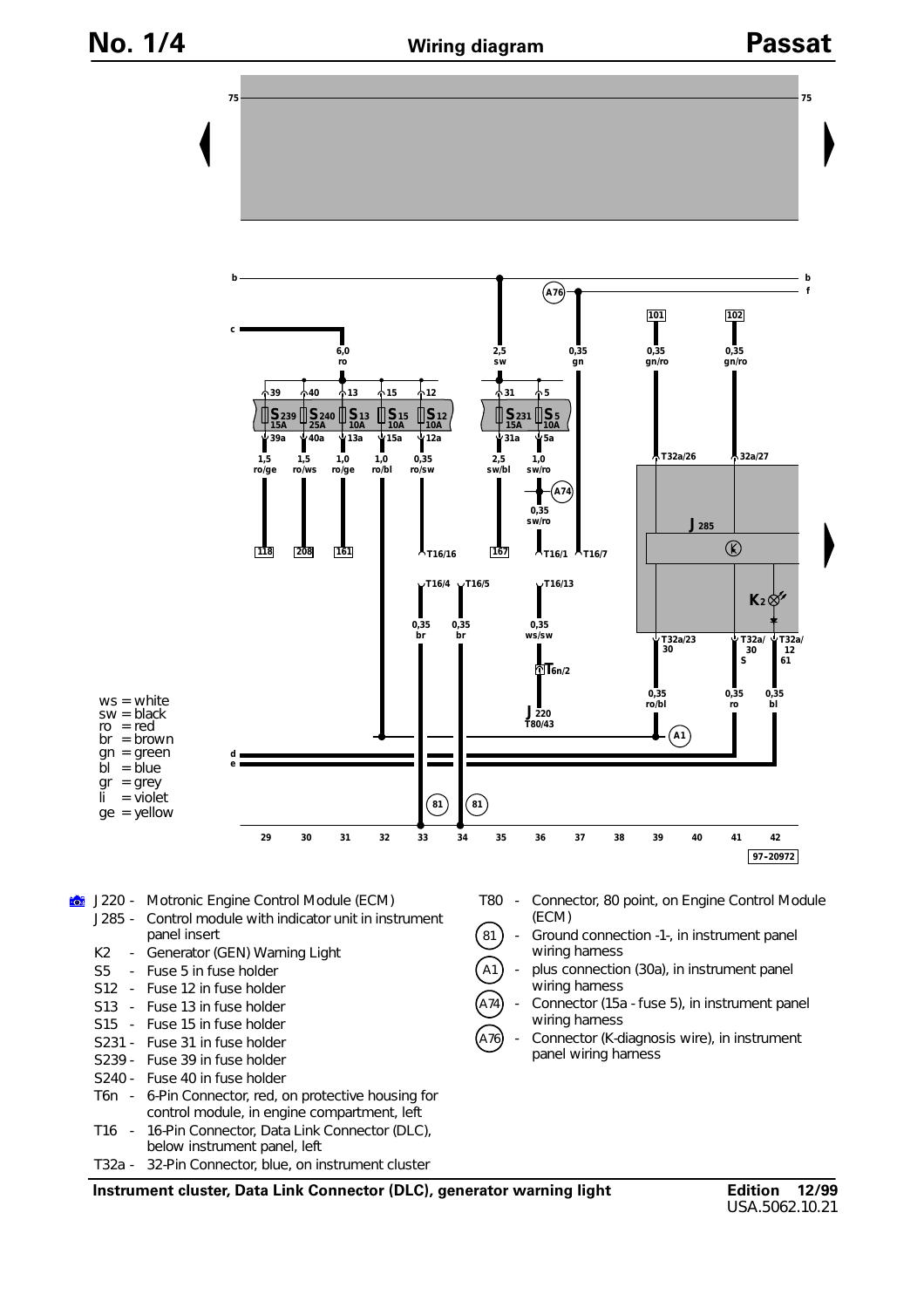

USA.5062.10.21

**Malfunction Indicator Lamp (MIL)**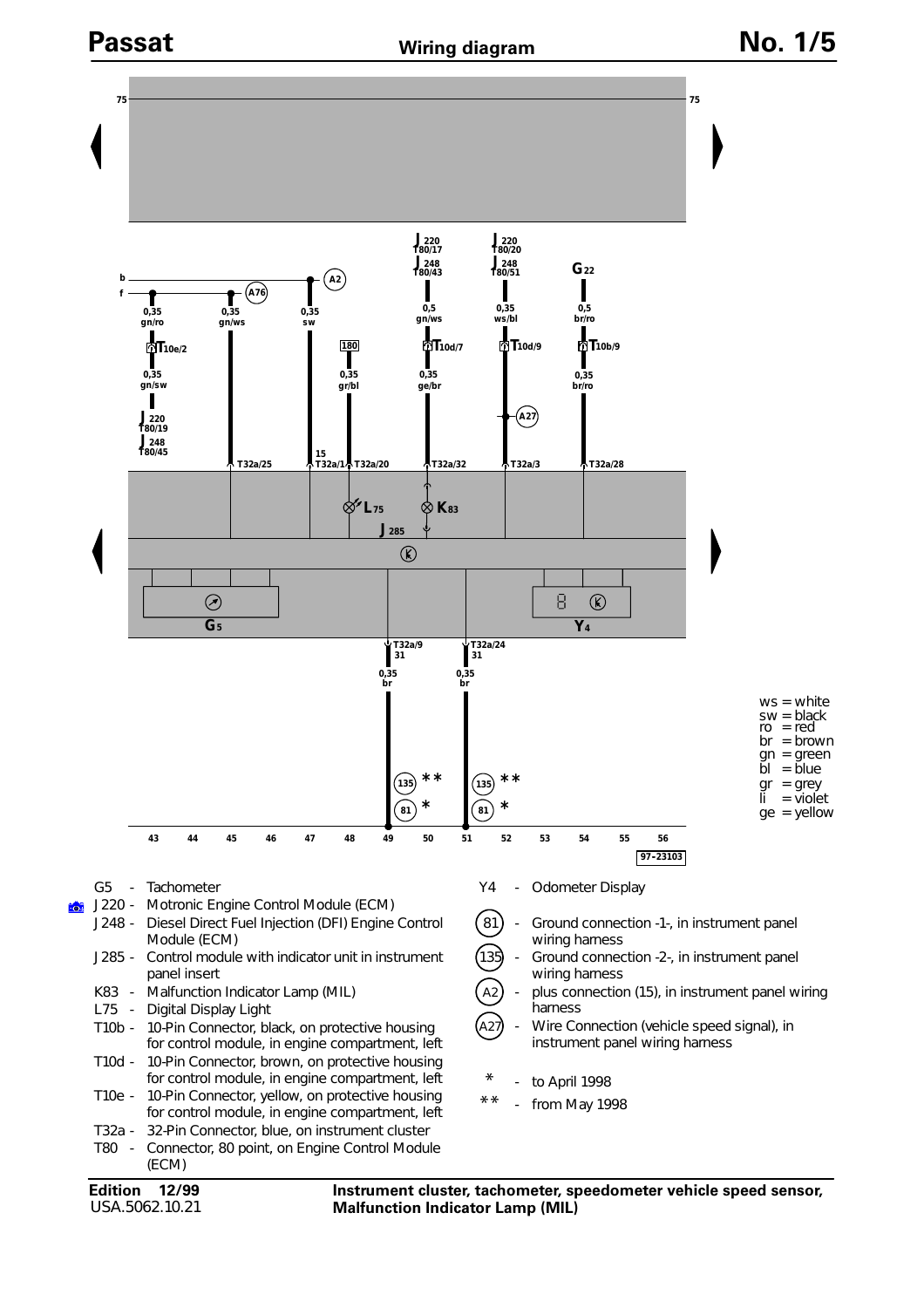**ECT** ió. **h**



**Instrument cluster, left and right turn signal indicator lights, parking brake warning light switch and brake fluid level warning light switch**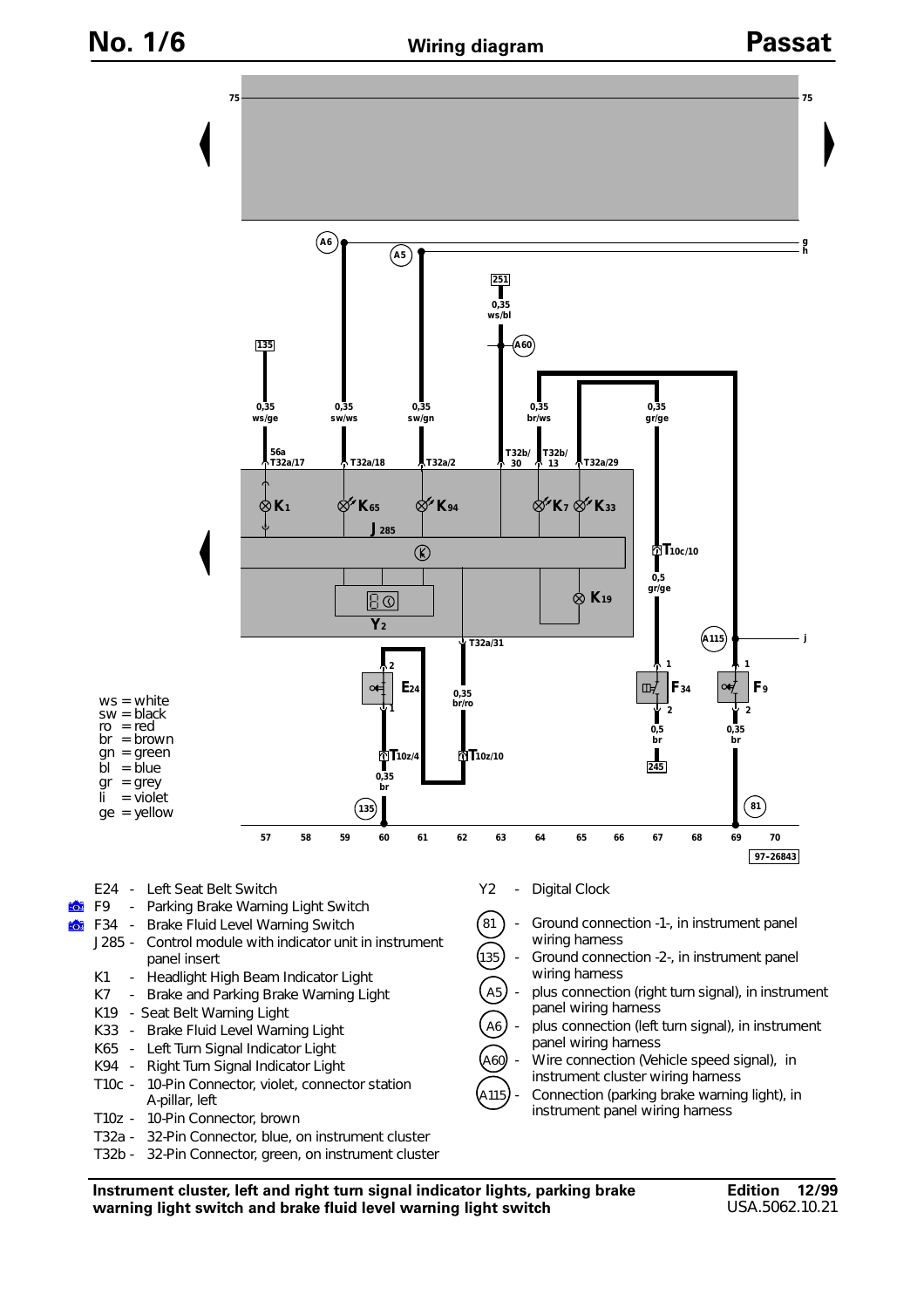

USA.5062.05.21

**lights change-over relay, series resistance wiring**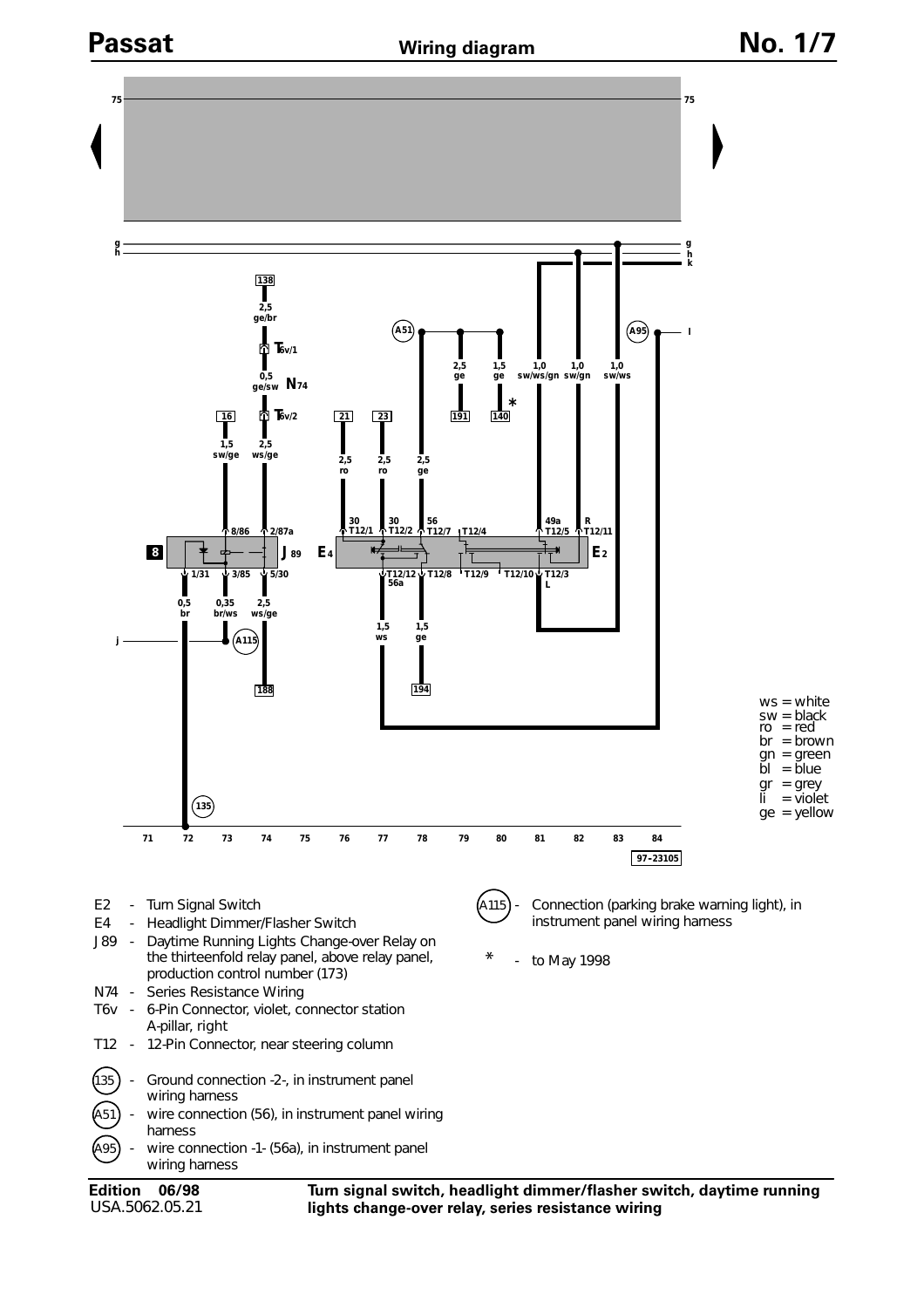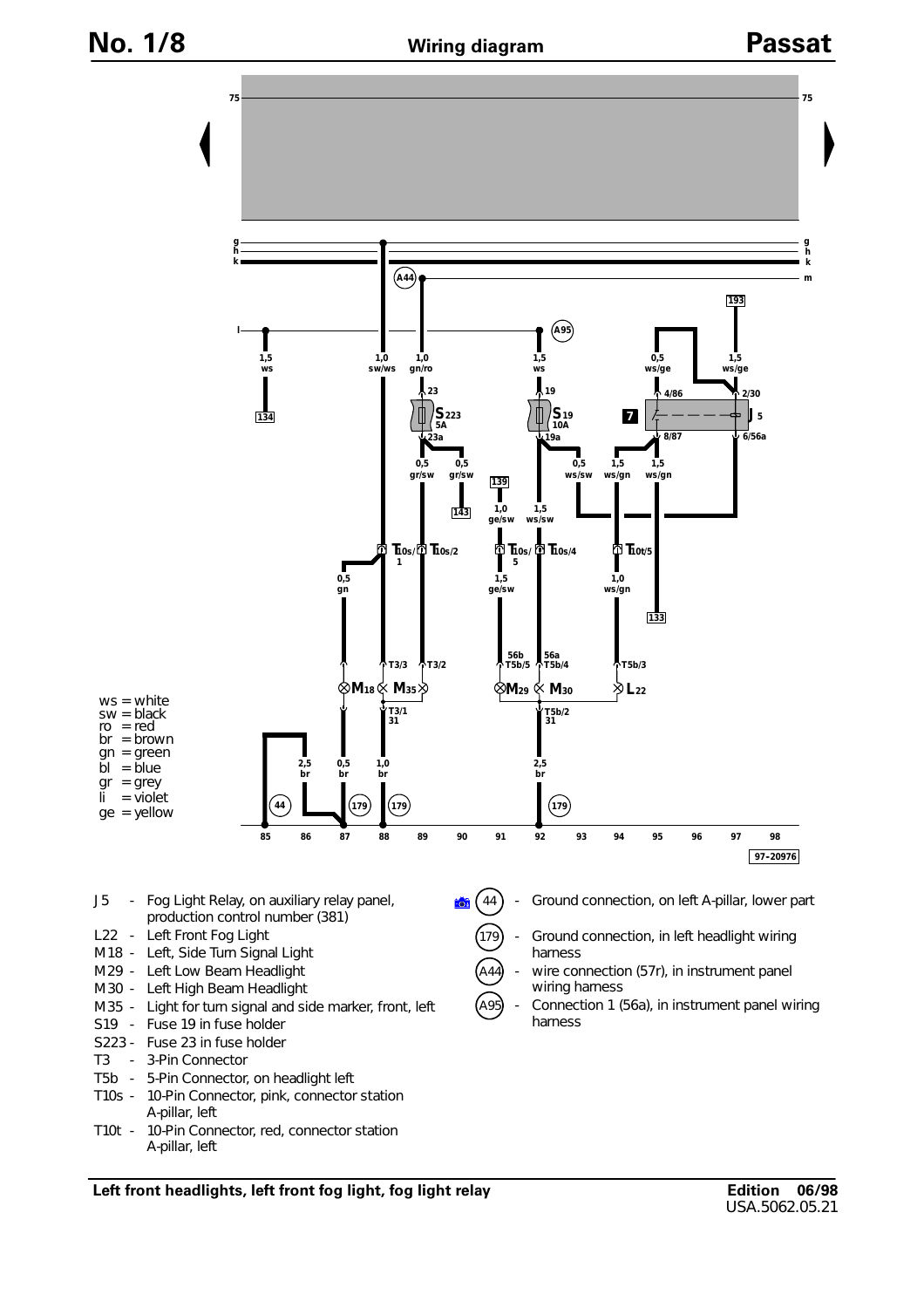

USA.5062.05.21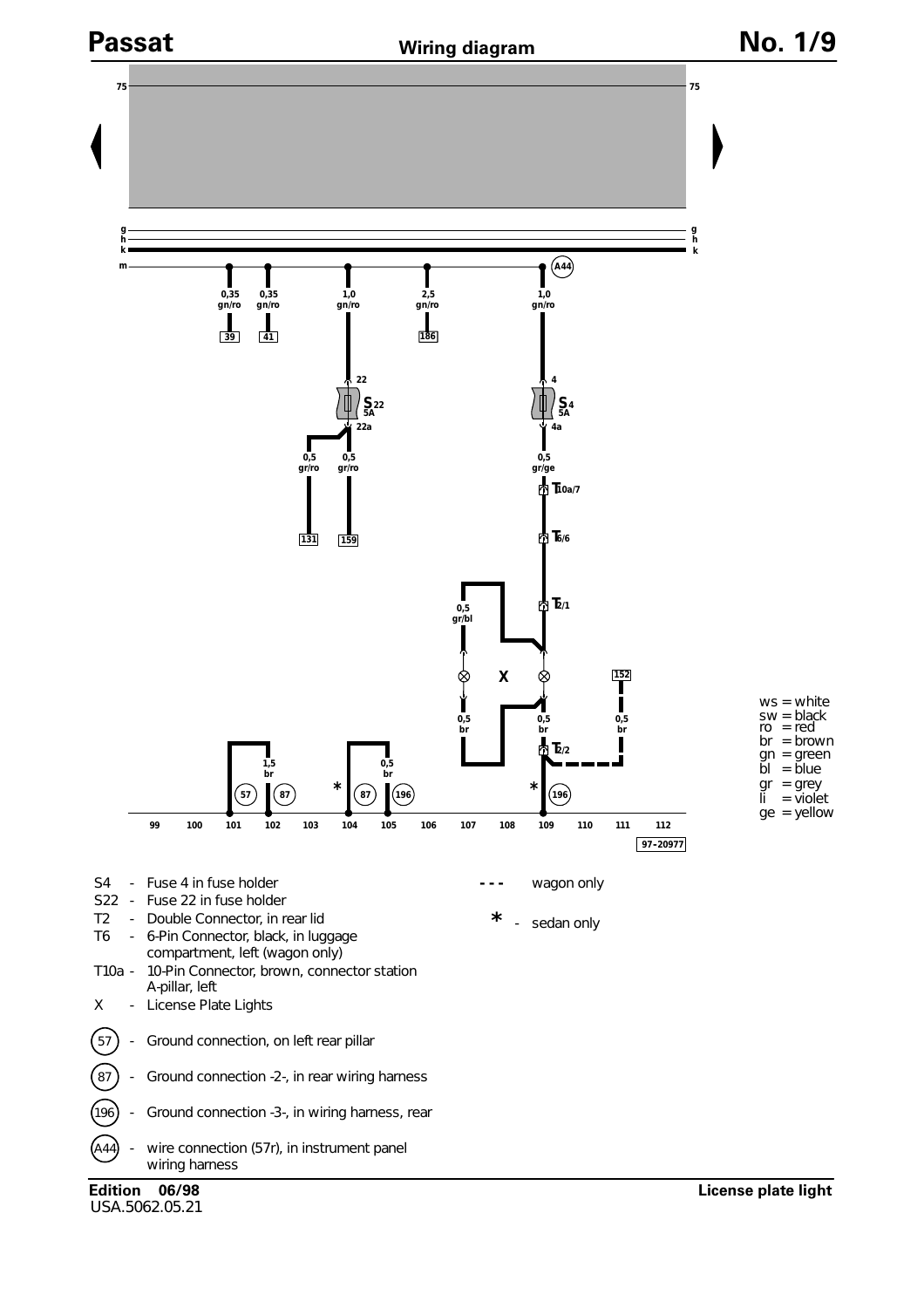

- E3 Emergency Flasher Switch
- **Eco** J393 - Central control module for comfort system
	- K6 Emergency Flasher Warning Light
	- L35 Emergency Flasher Switch Light
	- T7a 7-Pin Connector, on emergency flasher switch
	- T10v 10-Pin Connector, violet, connector station A-pillar, right
	- T15 15-Pin Connector, on central control module for comfort system
	- $(32)$  Ground connection, behind instrument panel, left
	- $(81)$  Ground connection -1-, in instrument panel wiring harness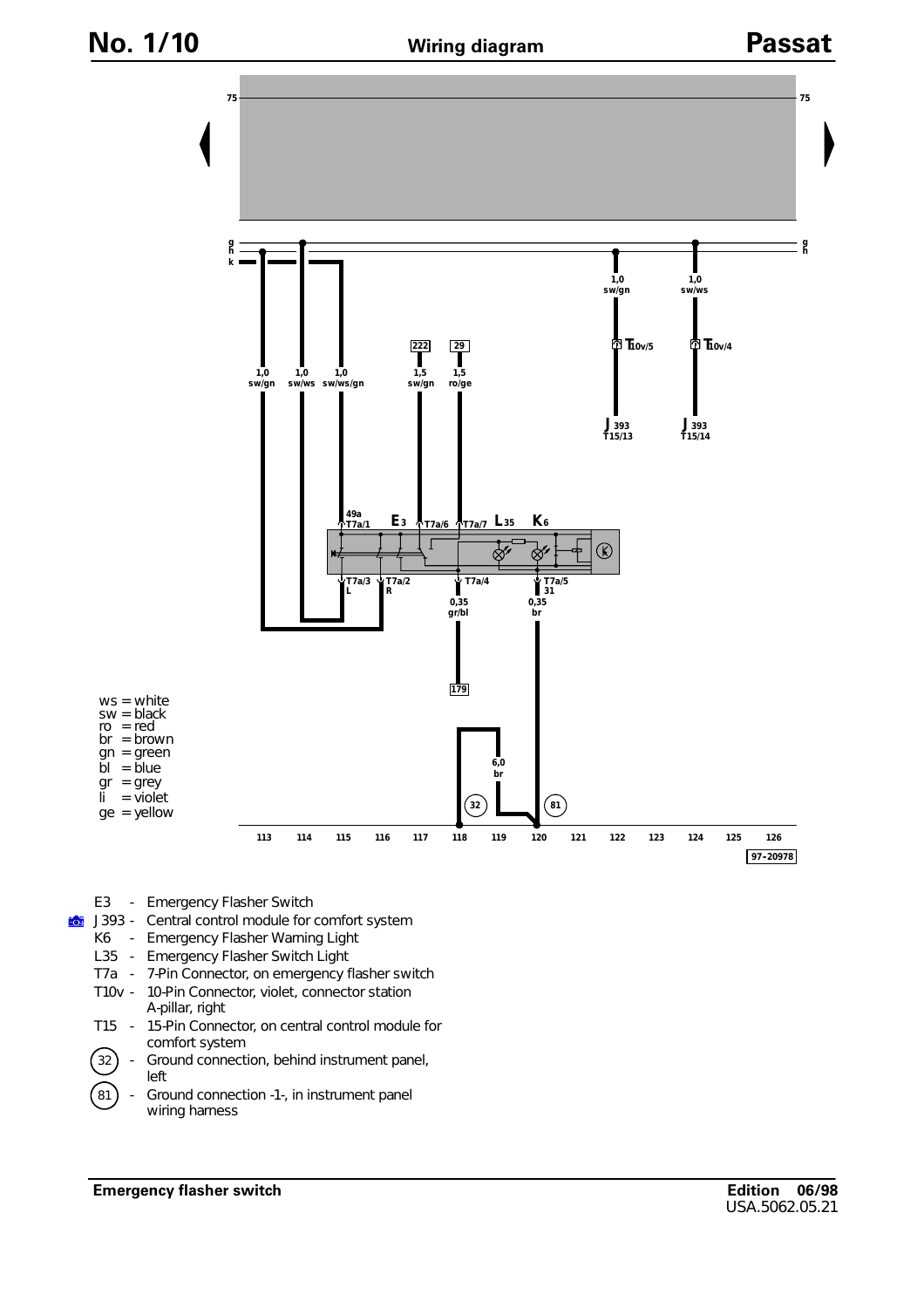

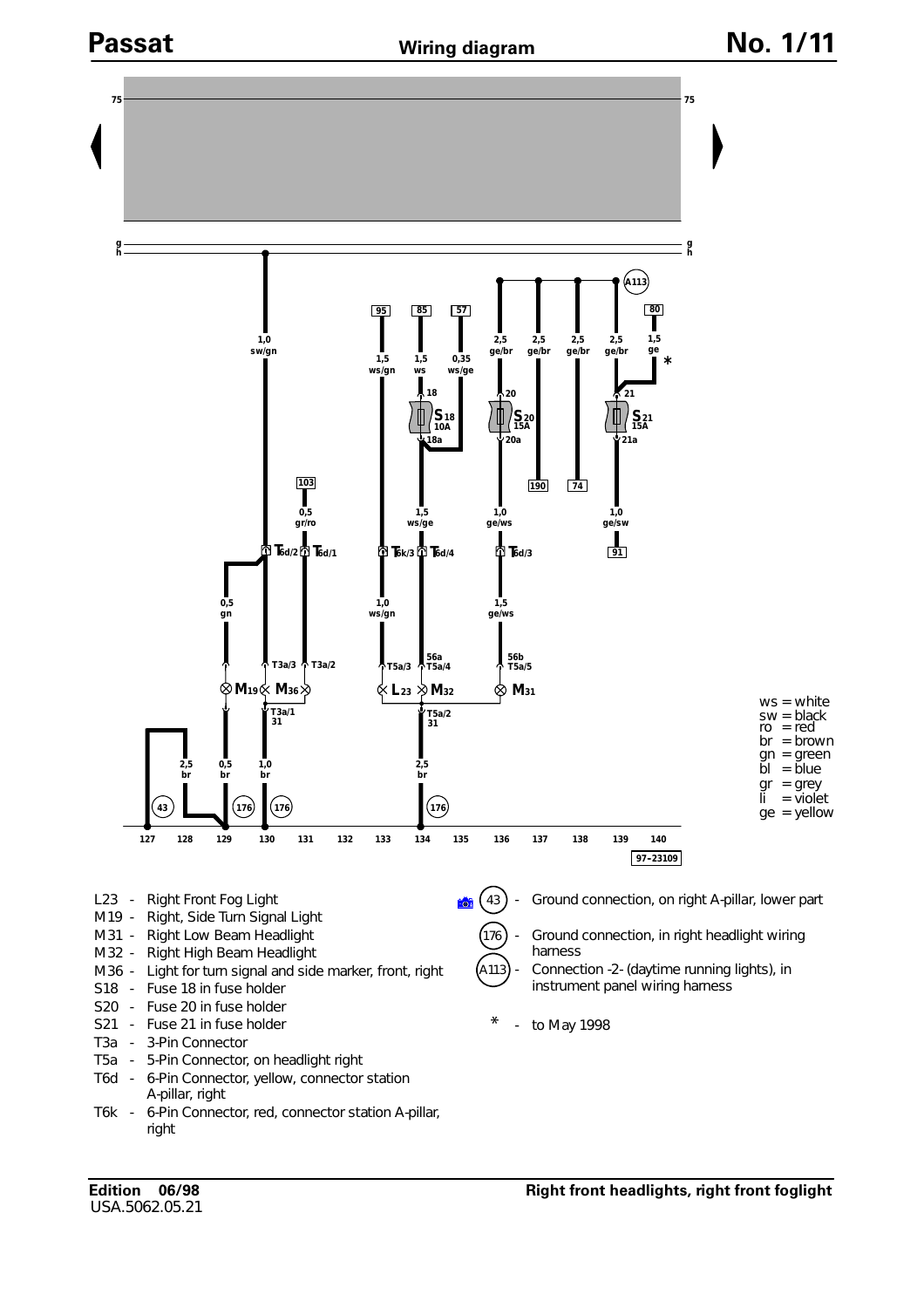



**Left brake/tail light, left rear turn signal light, left back-up light, high-mount brake light**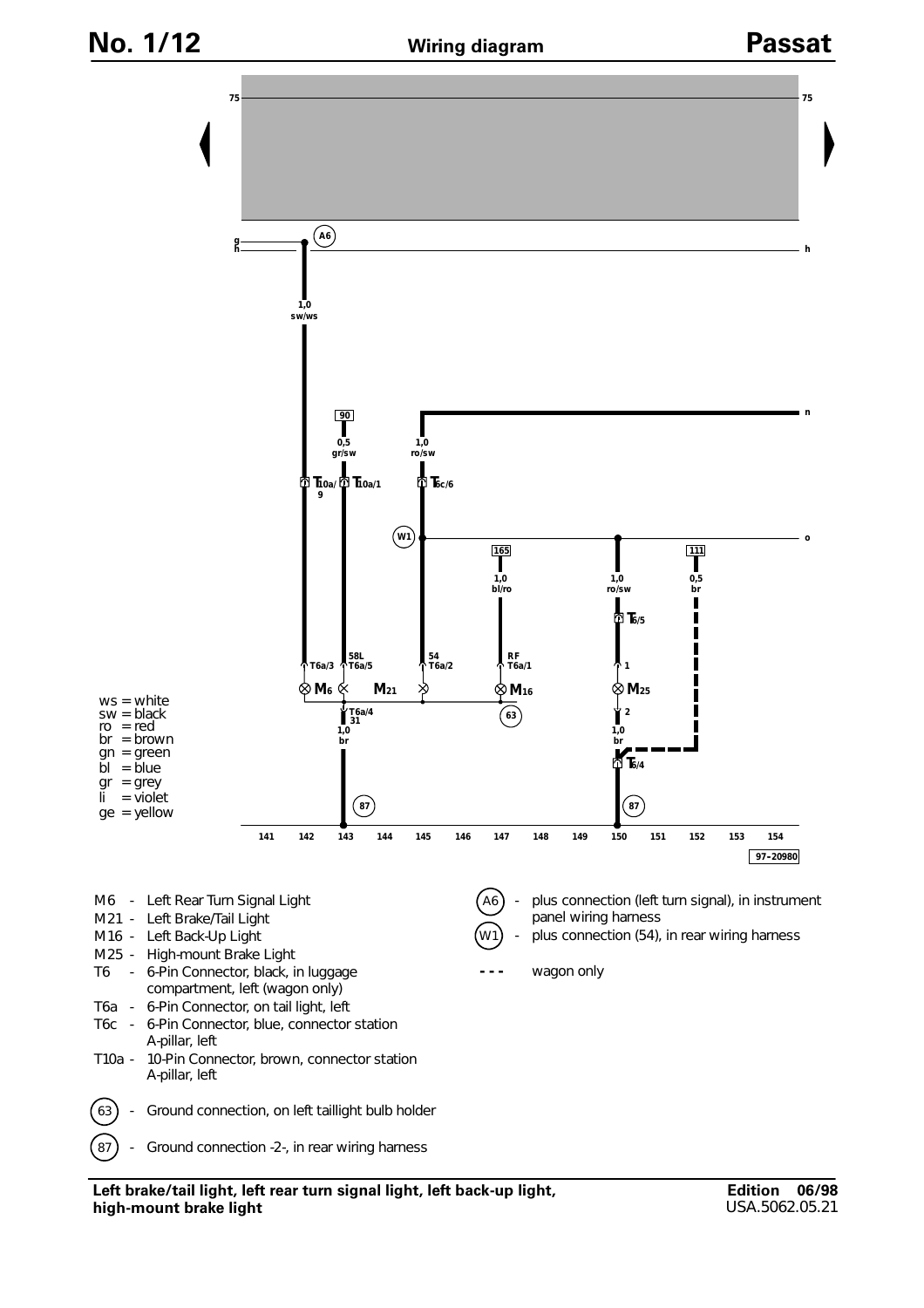

## **Wiring diagram**



**Brake light switch, back-up light switch, right rear turn signal light, right back-up light, right brake/tail light**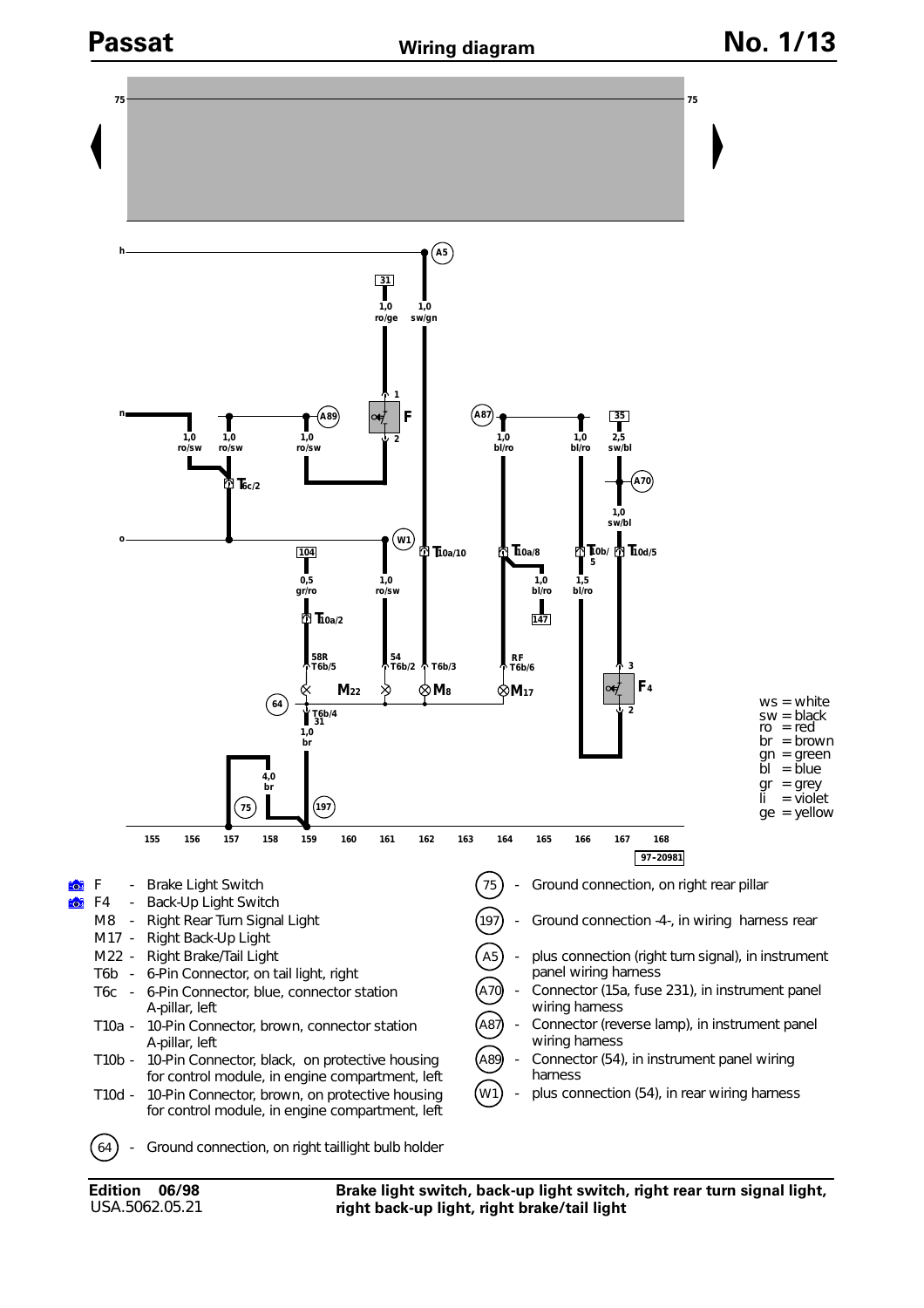

**Radio connection, cigarette lighter, panel vent illumination**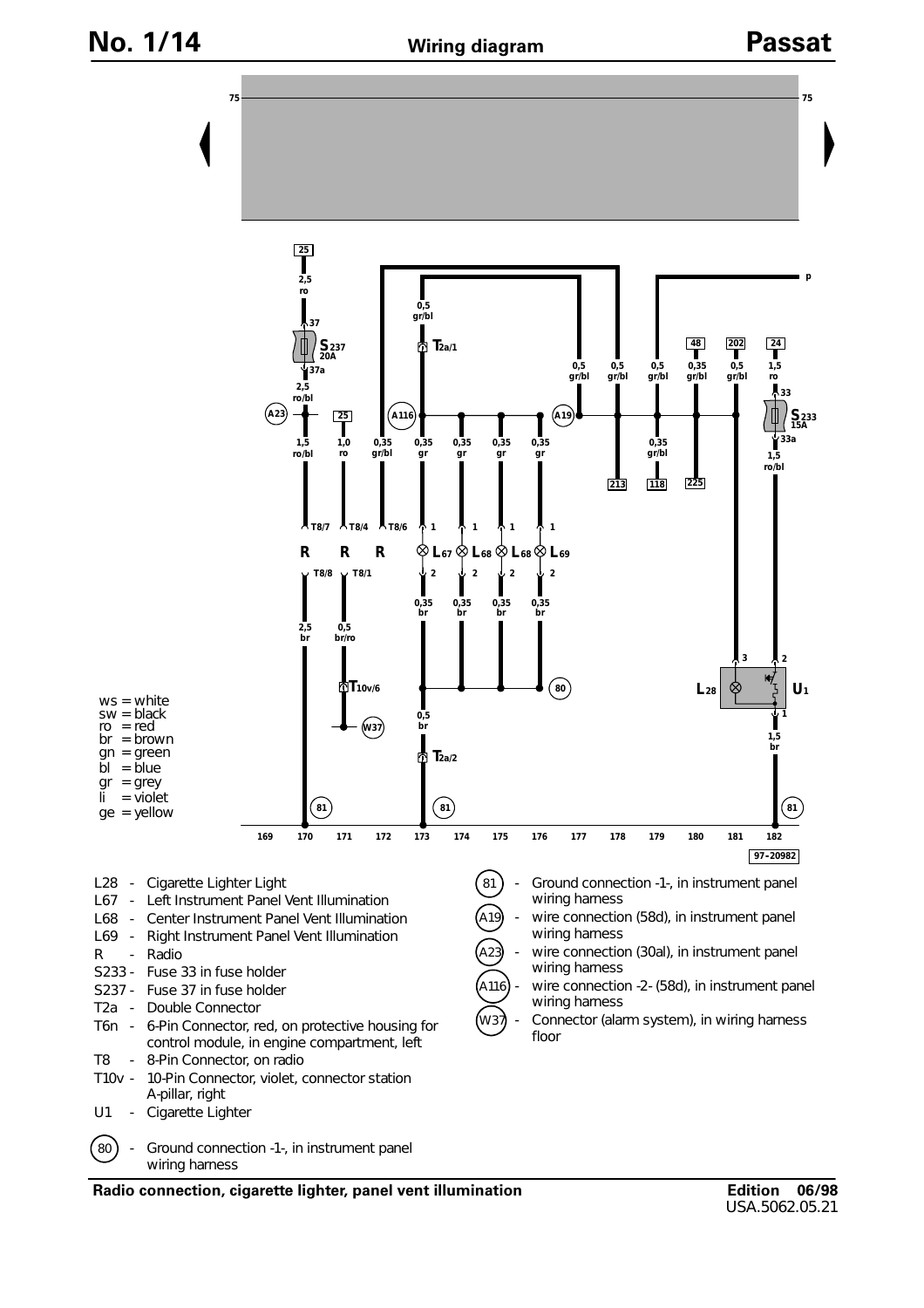

- - wiring harness
- A83 Connector (daytime running lights), in instrument panel wiring harness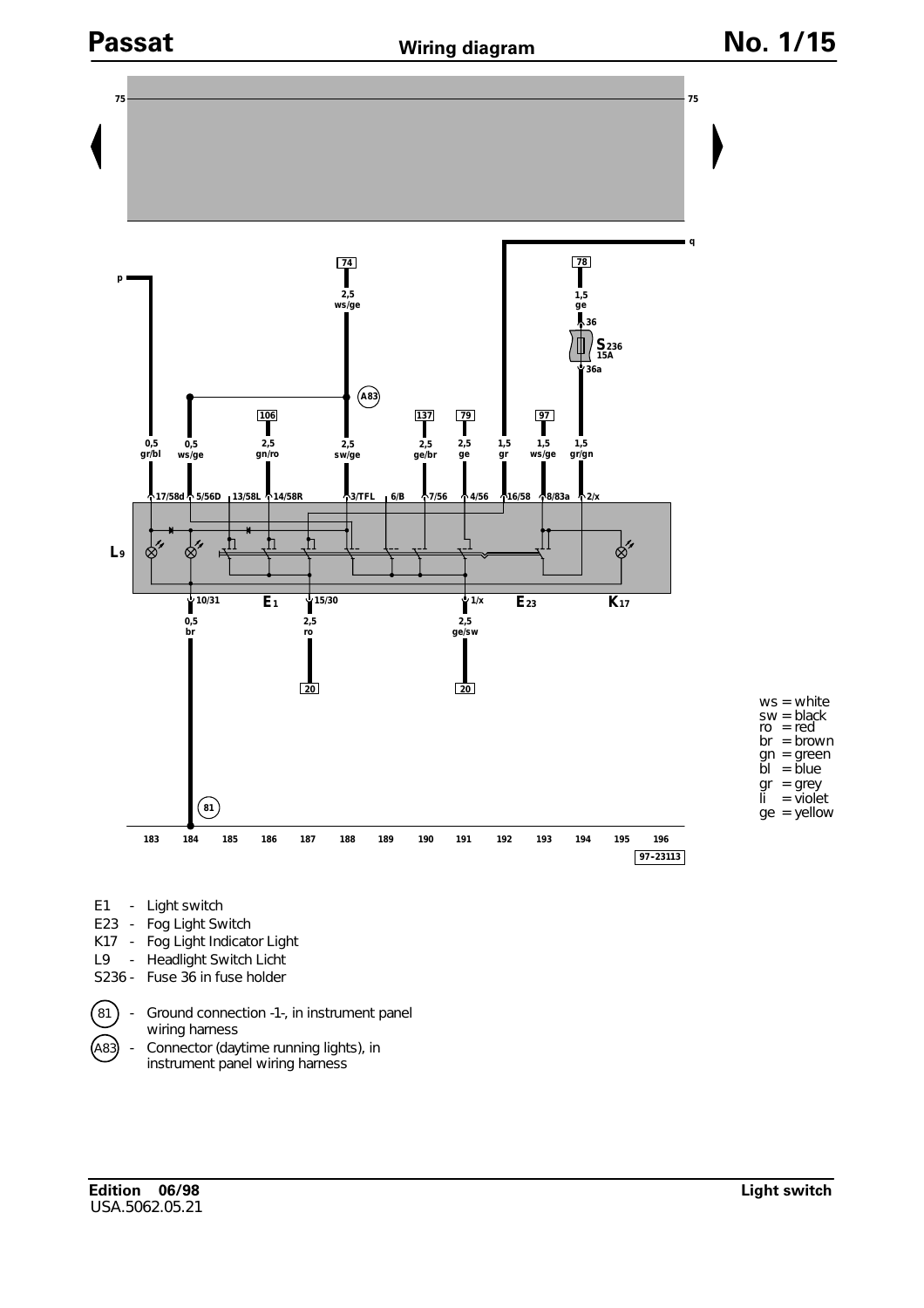**Wiring diagram No. 1/16 Passat**



**Instrument panel light dimmer switch, dual horns, dual horn relay**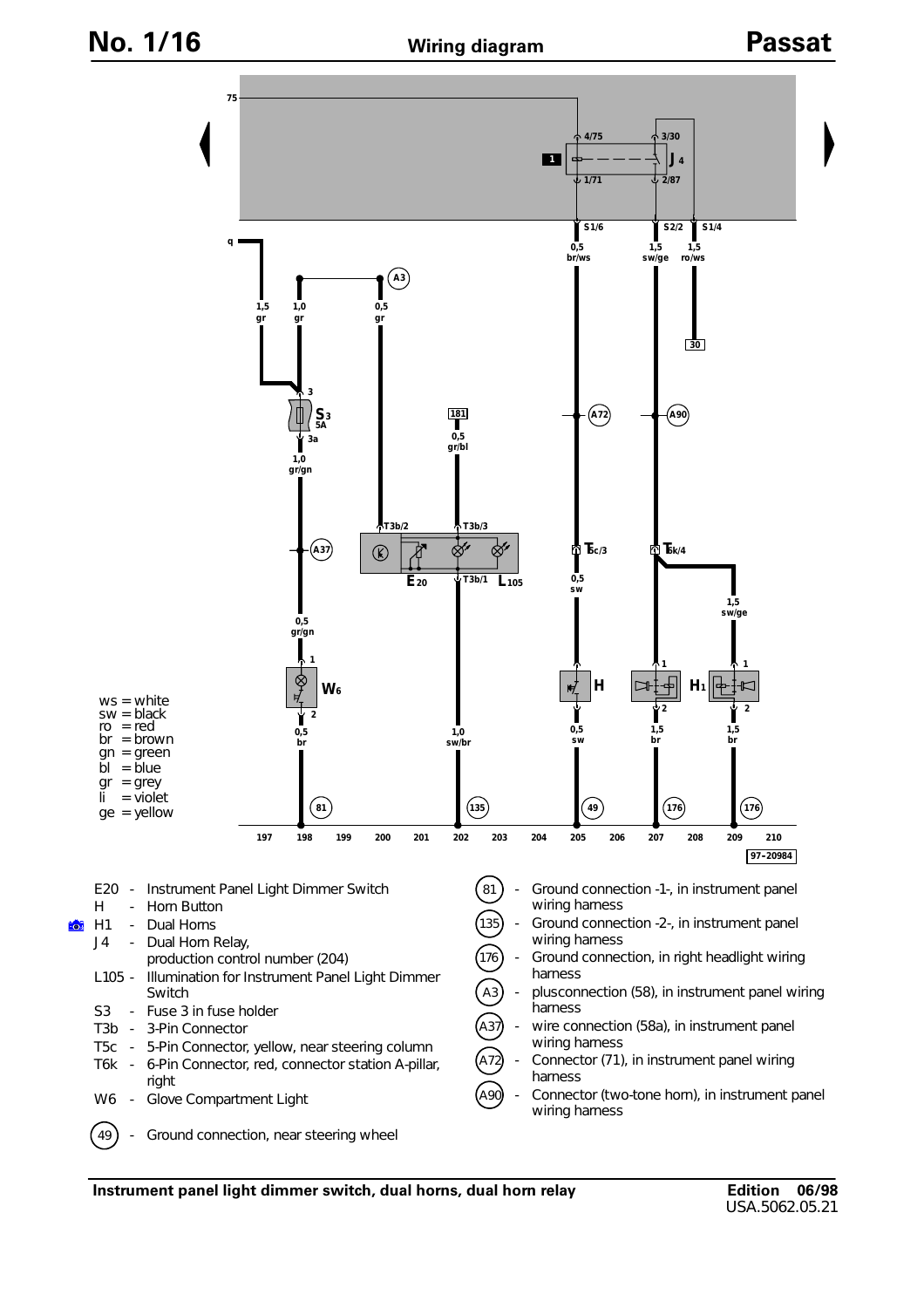# **Passat** Miring diagram Mo. 1/17

 $=$  violet



- 
- E184 Switch for fresh air blower and recirculated air K114 - Fresh Air and Recirculating Air Mode Indicator
- Light
- L16 Fresh Air Control Lever Light
- N24 Fresh Air Blower Series Resistance With Fuse
- S2 Fuse 2 in fuse holder
- S225 Fuse 25 in fuse holder
- T4a 4-Pin Connector
- T6g 6-Pin Connector, on fresh air blower switch
- T8b 8-Pin Connector, on switch for fresh air blower and recirculated air
- V2 Fresh Air Blower
- V154 Servo motor for fresh-/recirculating air door
- $(135)$  Ground connection -2-, in instrument panel wiring harness

**Edition 06/98** USA.5062.05.21

**Fresh air blower switch, switch for fresh air blower and recirculated air, fresh air blower**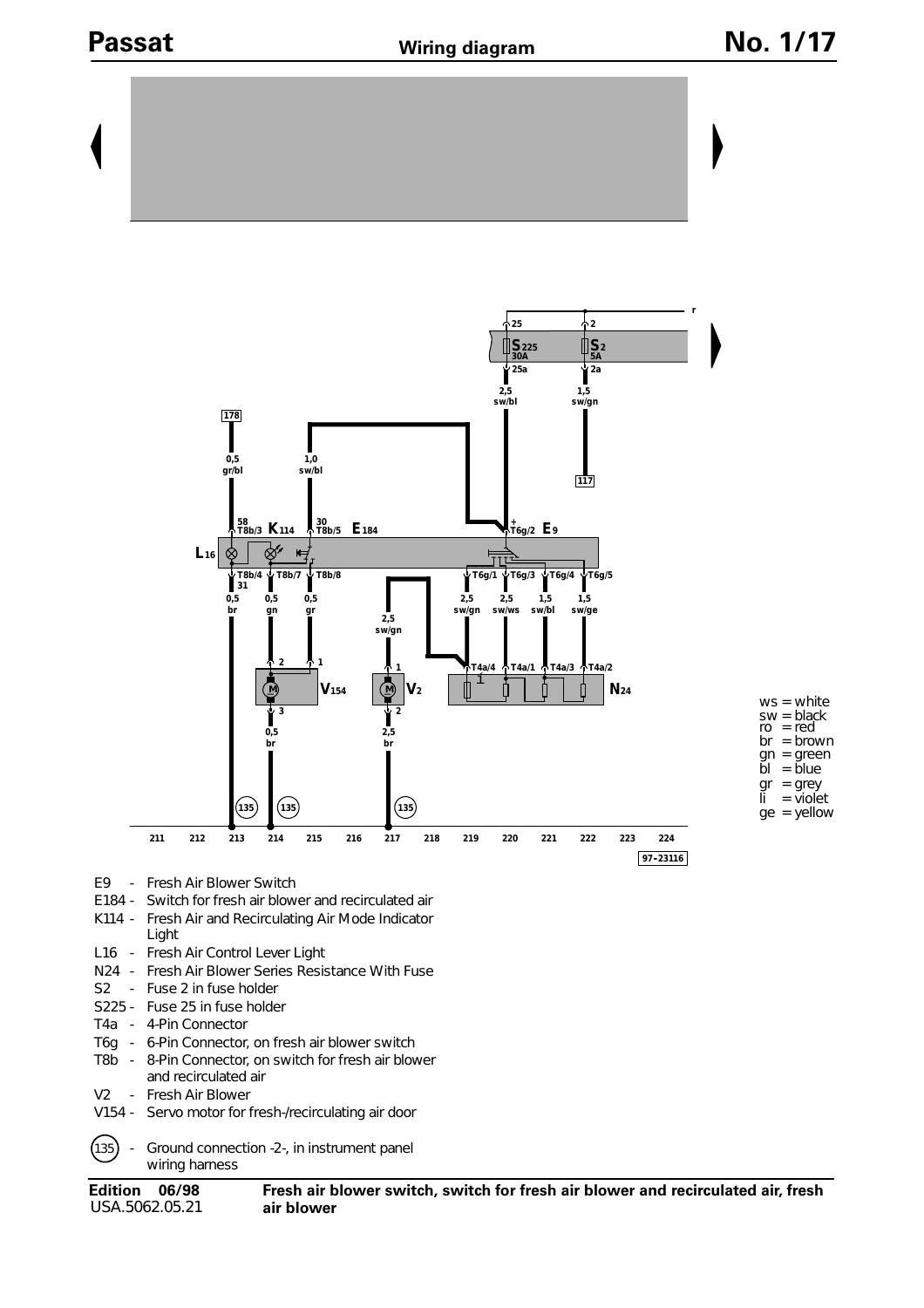## **Wiring diagram No. 1/18 Passat**



**Heated rear window, rear window defogger switch**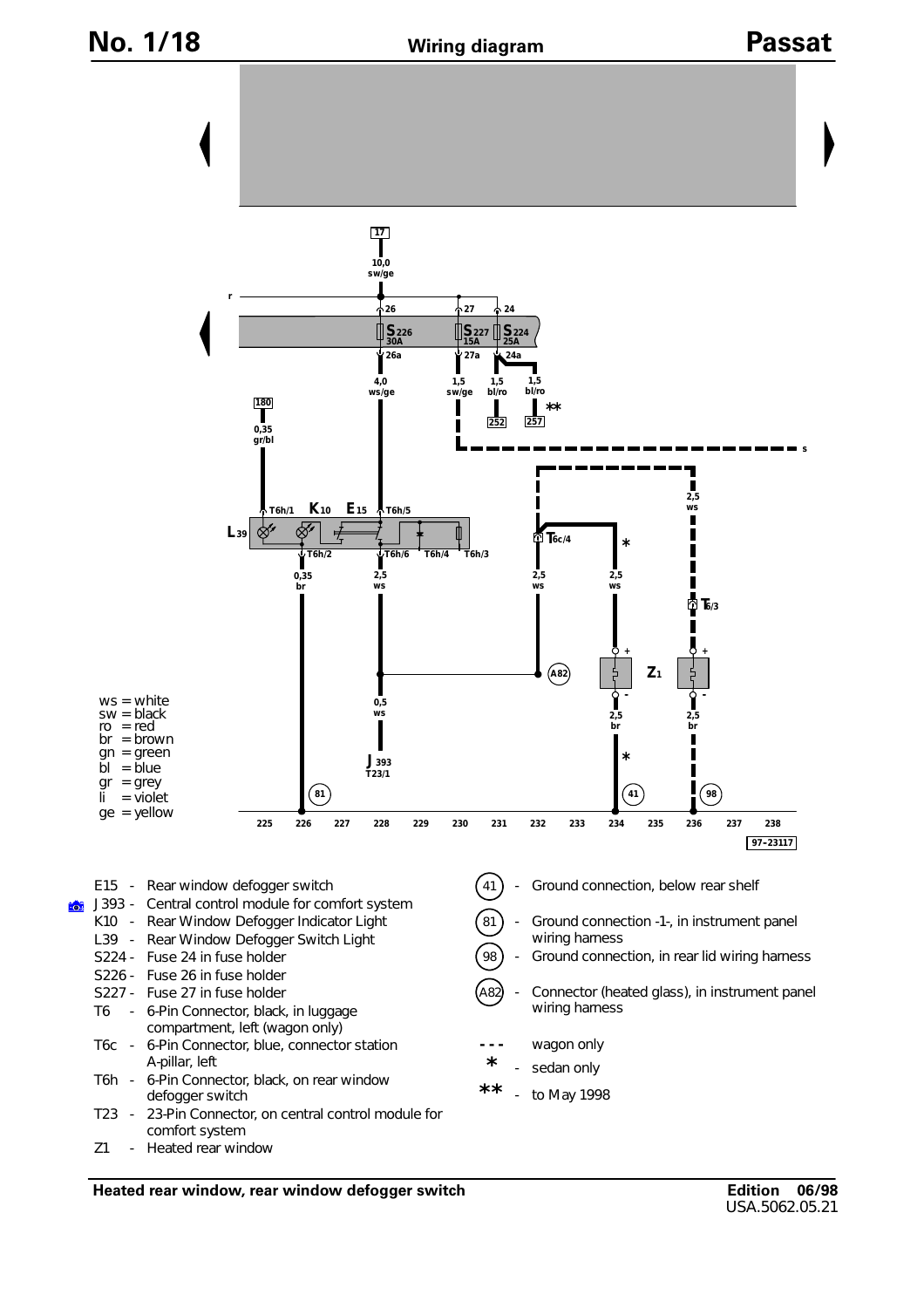

USA.5062.05.21

**Windshield wiper motor, windshield wiper intermittent regulator, rear window wiper motor**